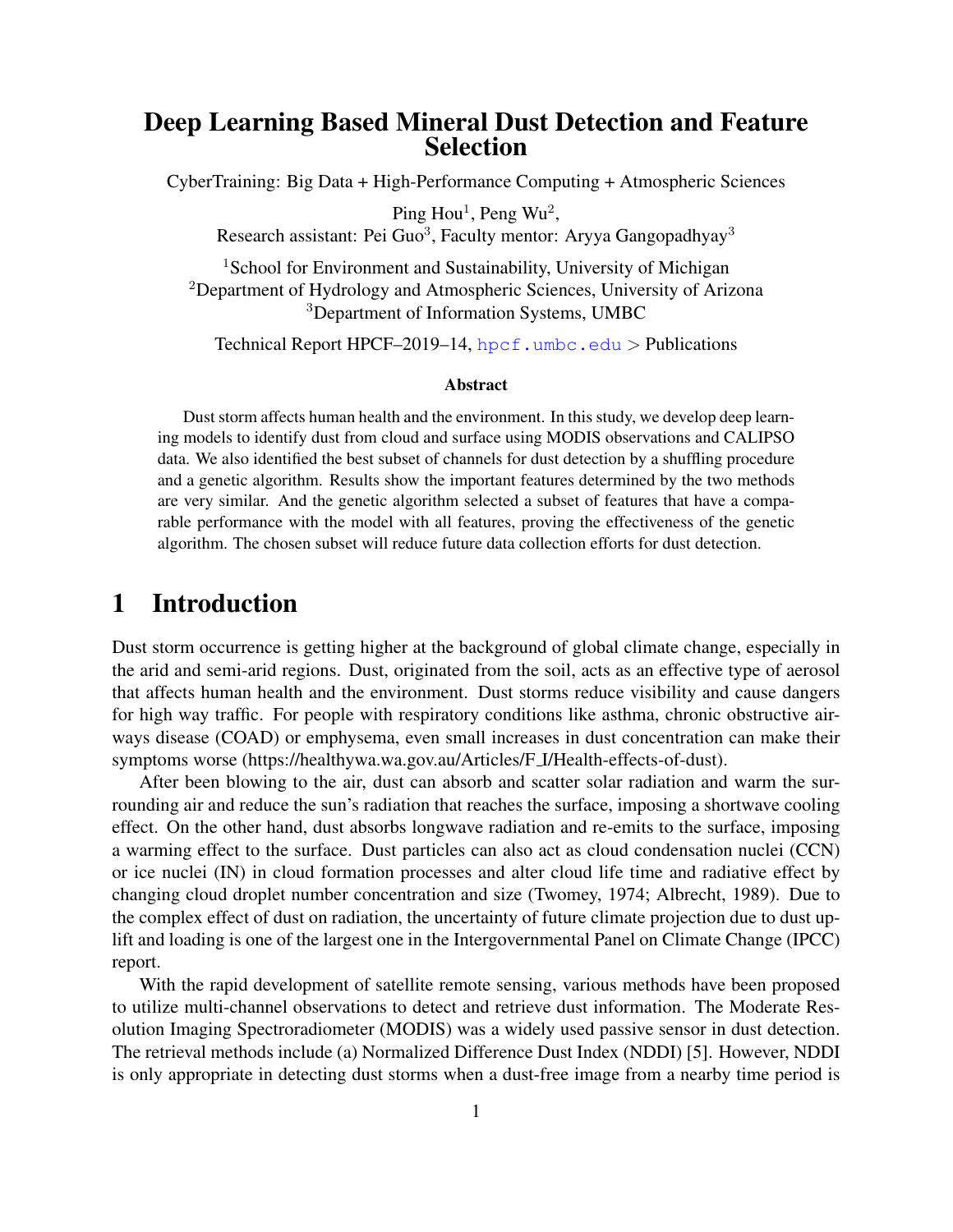available; (b) Brightness Temperature Difference (BTD) (band 31 − band32); (c) BTD (band 20 − band 31). The BTD methods are simple and efficient in detecting dust. However, any pixel that have BTD exceed the threshold difference will be classified as dust pixel and this can mis-identify land pixels as dust; (d) Reflective Solar Band (RSB). However, the RSB method requires significant amount of dust-free pixels in determining the threshold and this method has the same problem of mis-identifying land pixels as dust as in the BTD methods.

Starting 2011, as a replacement to MODIS, the Visible Infrared Imaging Radiometer Suite (VIIRS) on board Suomi National Polar-orbiting Partnership (NPP) spacecraft and Aqua satellite was launched. The VIRRS sensor has 16 moderate resolution (750 m) channels, while MODIS has 36 channels. Retrieval methods have been proposed to identify dust aerosols from the moderate resolution channels and some of them were adopted from the MODIS methods. For example, the deep blue algorithm uses absorbing aerosol index (AAI) and dust smoke discrimination index (DSDI) to identify dust pixels from clear sky. The AAI and DSDI depend on the reflectance ratios from 0.41, 0.44, and 2.2  $\mu$ m channels. The NDDI and RSB methods can also be used in detecting dust aerosol. These two methods use the differences between 12 and 11  $\mu$ m, the difference between 12 and 8.4  $\mu$ m, and set different thresholds for identifying dust, smoke or clear sky.

The physical-based methods discussed above, however, highly depend on the thresholds to differentiate dust and dust-free pixels. Also, the detection accuracy, according to the Team3 project report [\[8\]](#page-8-1) from 2018 CyberTraining, is 40-50% when compared with collocated CALIPSO dust index. Different from the machine learning methods from last year's project, we develop and test a deep learning model for dust detection in this project. Besides simply classifying dust and dustfree pixels, we also add cloud information in the learning procedure. Dust affect climate through cloud by changing cloud lifetime, thus it is imperative to study dust effect on cloud using synthetic dust and cloud observations. The true dust and cloud information is from collocated CALIPSO level-2 data and it is used in training and verifying the deep learning model.

The rest of the report is organized as follow: Section [2](#page-1-0) introduces the data sets and deep learning model used in this project, Section [3](#page-4-0) presents the results of cloud and dust identification from the deep learning model, followed by conclusions in Section [4.](#page-7-0)

## <span id="page-1-0"></span>2 Data and Methodology

#### 2.1 Data

The Visible Infrared Imaging Radiometer Suite (VIIRS) is one of the key instruments onboard the Suomi National Polar-Orbiting Partnership (Suomi NPP) spacecraft, which was successfully launched on October 28, 2011. Viirs has 22 channels, 16 of which are moderate resolution bands (M-bands) and have a spatial resolution of 750 m at the Nadir. The other six channels are made up of five imaging resolution bands (I-bands), which have a spatial resolution of 375 m at the nadir, and one day/night panchromatic band with a spatial resolution of 750 m.The 22 channels cover wavelengths from 0.41 to 12.5  $\mu$ m and can provide data records for clouds, aerosol, sea surface temperature, snow and ice, vegetation and fire.

The satellite, sun, and target relative positions are important factors affecting the amount of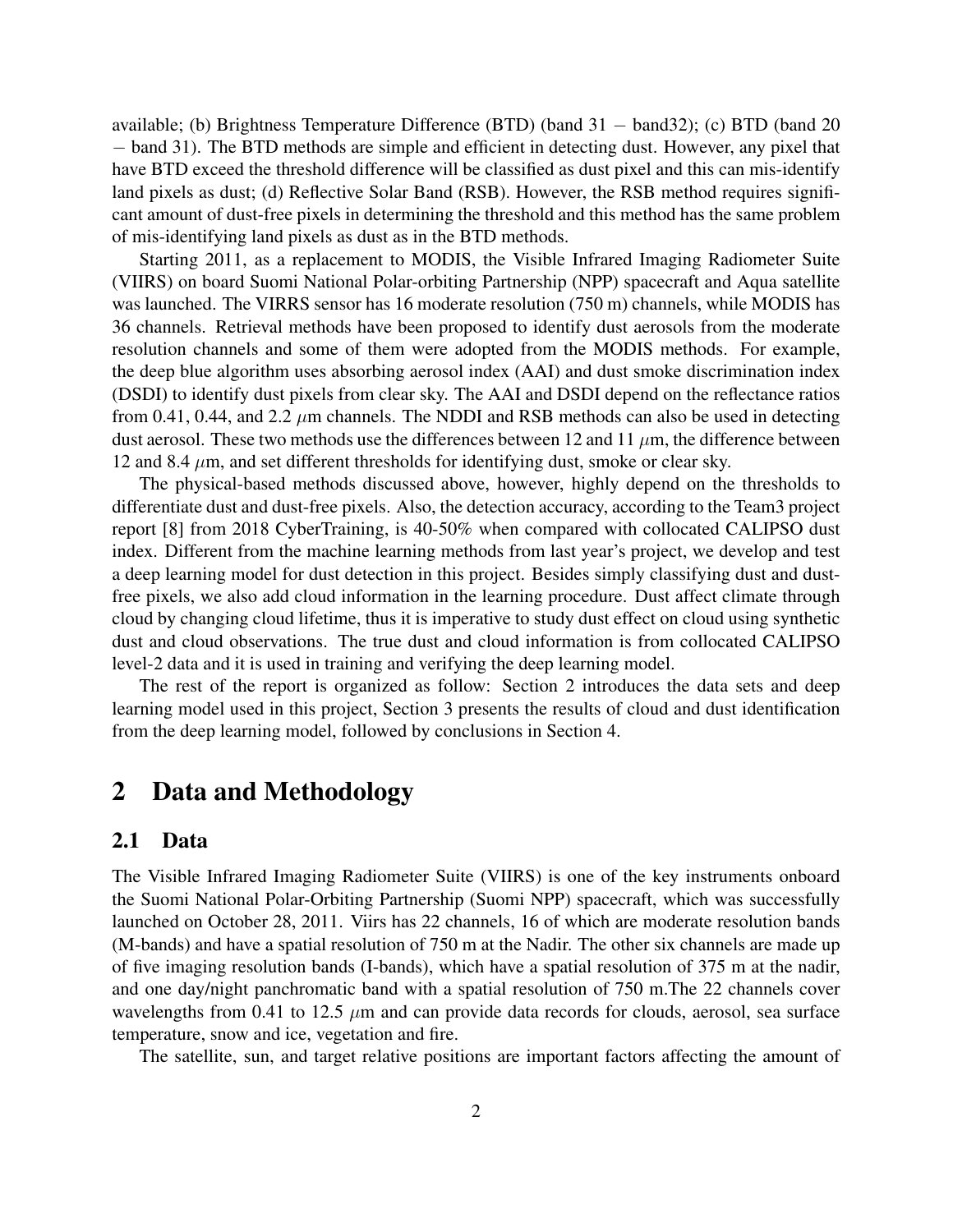radiation received by the satellite sensor. Though it is hard to quantify the 3D radiative effect, the geometric information cannot be ignored in classifying pixel categories. In this project, in addition to the radiometric channels, four geometric parameters from VIIRS: view and solar zenith angels, and view and solar azimuth angels, are used in training the deep learning model.

The dust and cloud information from CALIPSO satellite was used to train and test the deep learning model. CALIPSO was launched in 2006 as part of A-Train and onboard CALIPSO there is an active remote sensor, lidar, available that can provide reliable cloud and dust aerosol index.

Four categories were classified in this project with (1) dust with no cloud, (2) cloud with no dust, (3) dust with cloud, and (4) any other. From global perspective, cloud occurrence is much higher than dust, this will likely to cause unbalanced samples in the training and testing data sets. To avoid this, we chose the same number of samples for each category. For test purpose and to speed up the code, we selected total 10,000 samples in March 2012 and the samples are equally distributed among the four categories.

### 2.2 Deep learning

A deep leaning model simulates the way biological nervous systems (e.g., human brain) process information [\[4\]](#page-8-2). A deep learning model composes multiple layers of neurons. The first layer contains input predictors (in this case, satellite measurement at each channel, plus geometric information), and the last layer contains output responses (in this case, the classification of the images). Between the input layer and the output layer are one or more hidden layers interconnected with each other by hidden neurons. It is most common to have a reasonably large number of hidden neurons and train them with regularization. Choice of the number of hidden layers is guided by background knowledge and experimentation. Each layer extracts features of the input for regression or classification. Use of multiple hidden layers allows construction of hierarchical features at different levels of resolution [\[2\]](#page-7-1). In this study, we determine the number of hidden layers and the number of hidden neurons by trial and error, and use L2 regularization to suppress the large weights and result in a model that is more stable and less like to overfit the training data. The activation function and the learning algorithm in deep learning models are also selected by trial and error.

#### 2.3 Feature selection

Another goal of this study is to find the important input features for dust detection. We use two approaches to select the most important features in the deep learning model: shuffling procedure and genetic algorithm. Shuffling procedure gives an importance order of the features, while genetic algorithm selects a subset of the features that can give the optimal prediction performance.

#### 2.3.1 Shuffling procedure

The procedure is first to get a benchmark test accuracy by training the model once and then predict multiple times while randomizing each variable in the test set (Figure [2.1\)](#page-3-0). The difference of the benchmark test accuracy and the test accuracy after permuting the variable, meaning with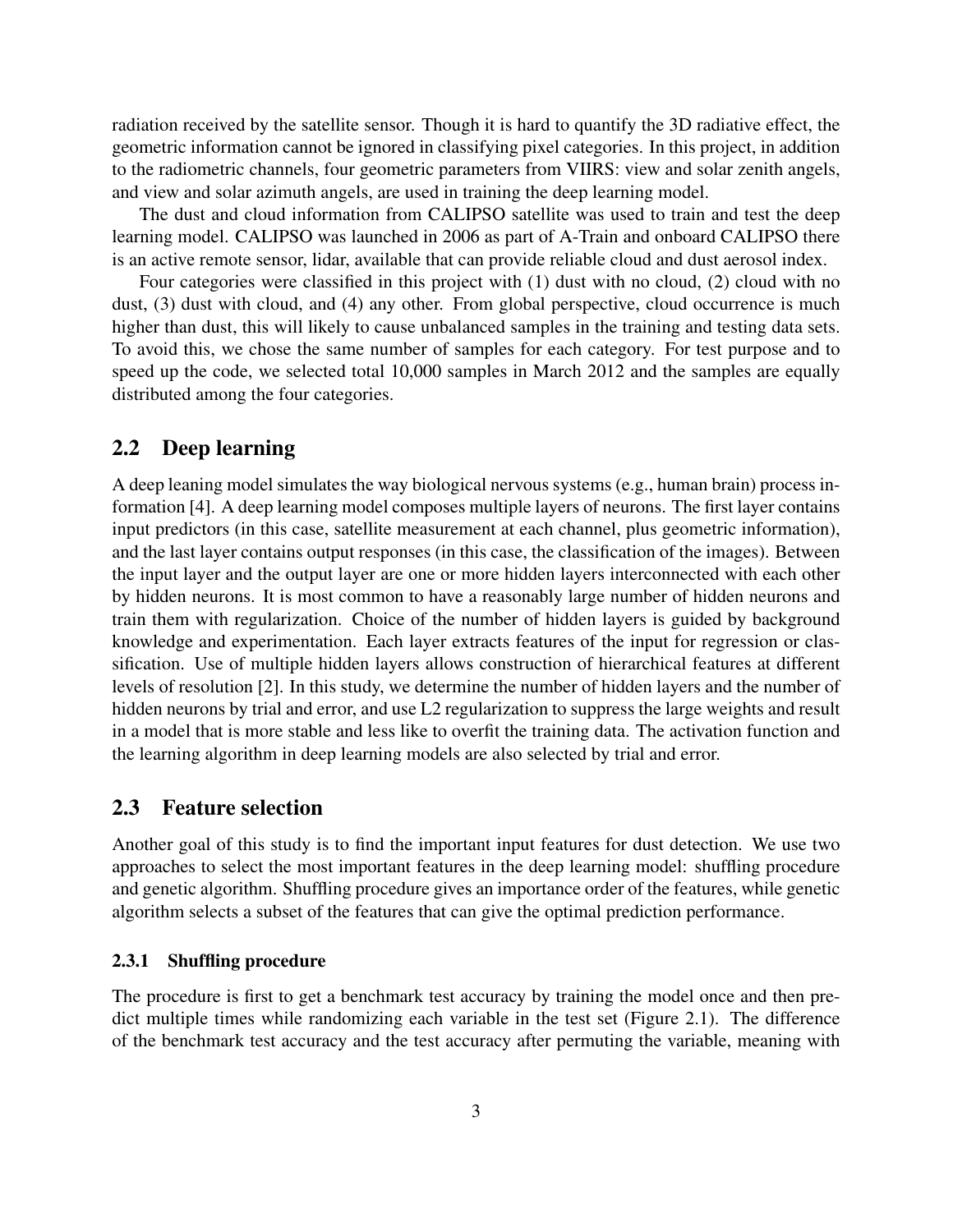and without the help of this variable, is used as an importance measure (i.e., permutation importance). If the accuracy after randomizing a variable is lower than the benchmark test accuracy, it is an important variable. On the other hand, if nothing changes or the accuracy is higher than the benchmark, it is a useless variable. We randomize 50 times and get an average test accuracy for each variable and compare with the benchmark test accuracy.



<span id="page-3-0"></span>Figure 2.1: Shuffling procedure.

#### 2.3.2 Genetic algorithm

Genetic algorithm is a directed random search technique that simulates the natural selection and evolution process [\[3\]](#page-8-3). Because it can be directly integrated to existing simulations and models, genetic algorithm has been widely used for many optimization problems which have a large number of parameters and their analytical solutions are hard to derive [\[6\]](#page-8-4). Rationally, genetic algorithm has also been used to optimize deep learning models [\[1,](#page-7-2)[7\]](#page-8-5). Here, we use a genetic algorithm to select a subset of features in our deep learning model. A sequence indicating whether a features is selected or not is defined as a genome. We use the genetic algorithm to guide the feature selection procedure in the following steps (Figure [2.2\)](#page-4-1):

- 1. Initialization: we create a certain number of deep learning models with randomly generated genomes to be the population of the first generation;
- 2. Fitness evaluation: we train each model in the population and evaluate its performance on the test set using classification accuracy;
- 3. Selection: we rank all models in the population by accuracy and keep 20% of the top-ranked models to become part of the next generation to breed children. we also randomly keep 10% of the rest of the models. This helps find potentially successful combinations between worse-performers and top-performers, and also helps avoiding stuck in local maximum.
- 4. Crossover: crossover is the combination process from two members of a population to generate one or more children. Besides the top 20% models and the randomly kept 10% non-top models, to keep our population of 30 models, 21 children are generated for breeding in each generation.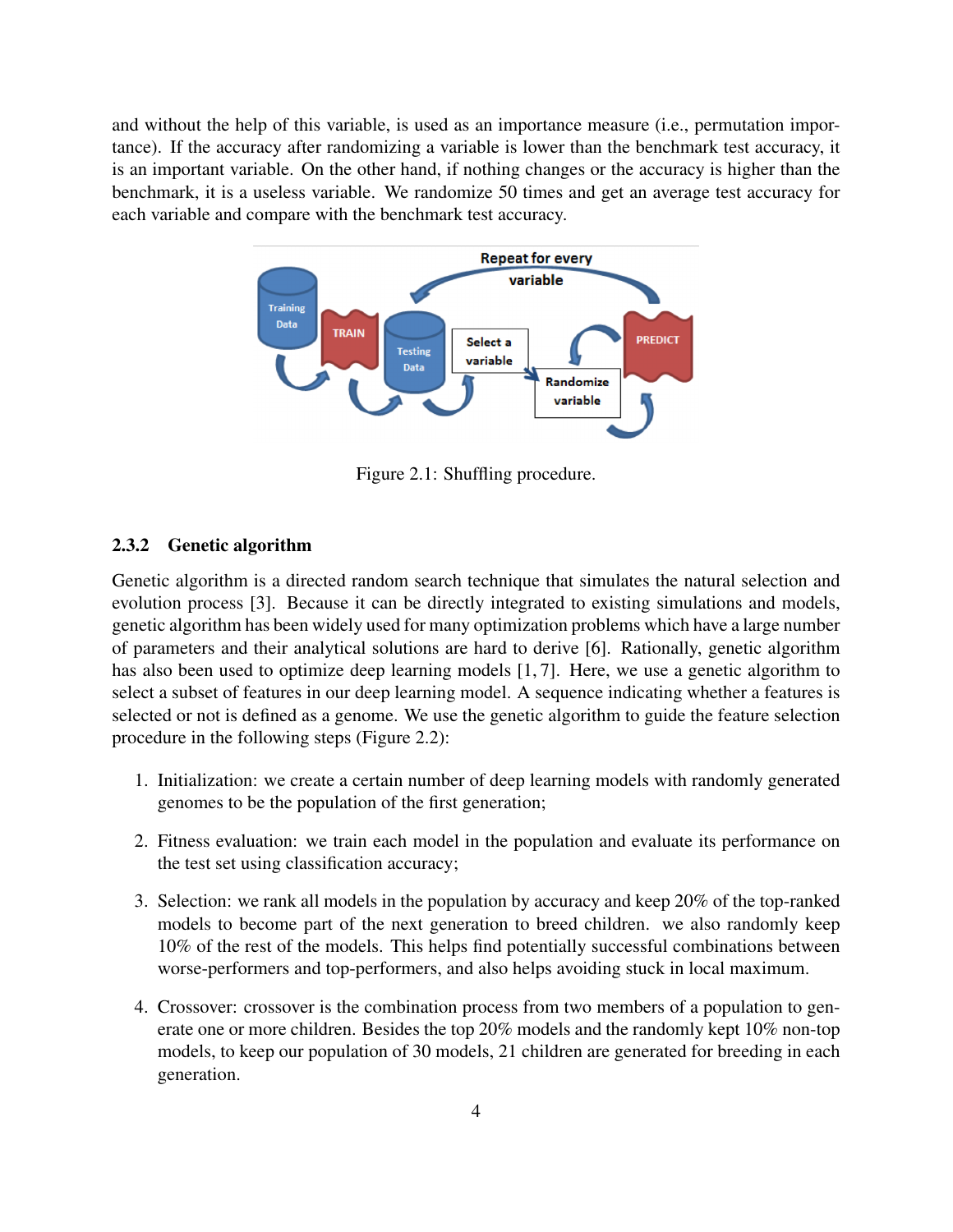

<span id="page-4-1"></span>Figure 2.2: Genetic algorithm guided feature selection.

- 5. Mutation: we randomly mutate some of the genomes on some of the kept models
- 6. Genome replacement: genomes of the previous generations are replaced using the genomes after crossover and mutation.
- 7. Step 2 to step 6 are repeated for multiple generations until the model performance converges, i.e.,the test accuracy will not get any better. The best performed genome in the final generation is the selected best deep learning model, and best performed genome indicates the selected subset of the features.

# <span id="page-4-0"></span>3 Results

### 3.1 Deep learning model

Our final developed deep learning model has 5 hidden layers with 512 neruons in each layer. The activation function in each layer is 'relu', which is found to achieve better results than other functions. And we use "adam" to train the model. Figure [3.1](#page-5-0) shows the training and validation loss on the test set. The classification accuracy on the test set is 71.1%.

### 3.2 Feature selection by shuffling procedure

Figure [3.2](#page-6-0) shows the test accuracy when shuffling each feature in the model. The red horizontal line indicates the benchmark test accuracy (68.3%) when no variable is shuffled. Note the accuracy is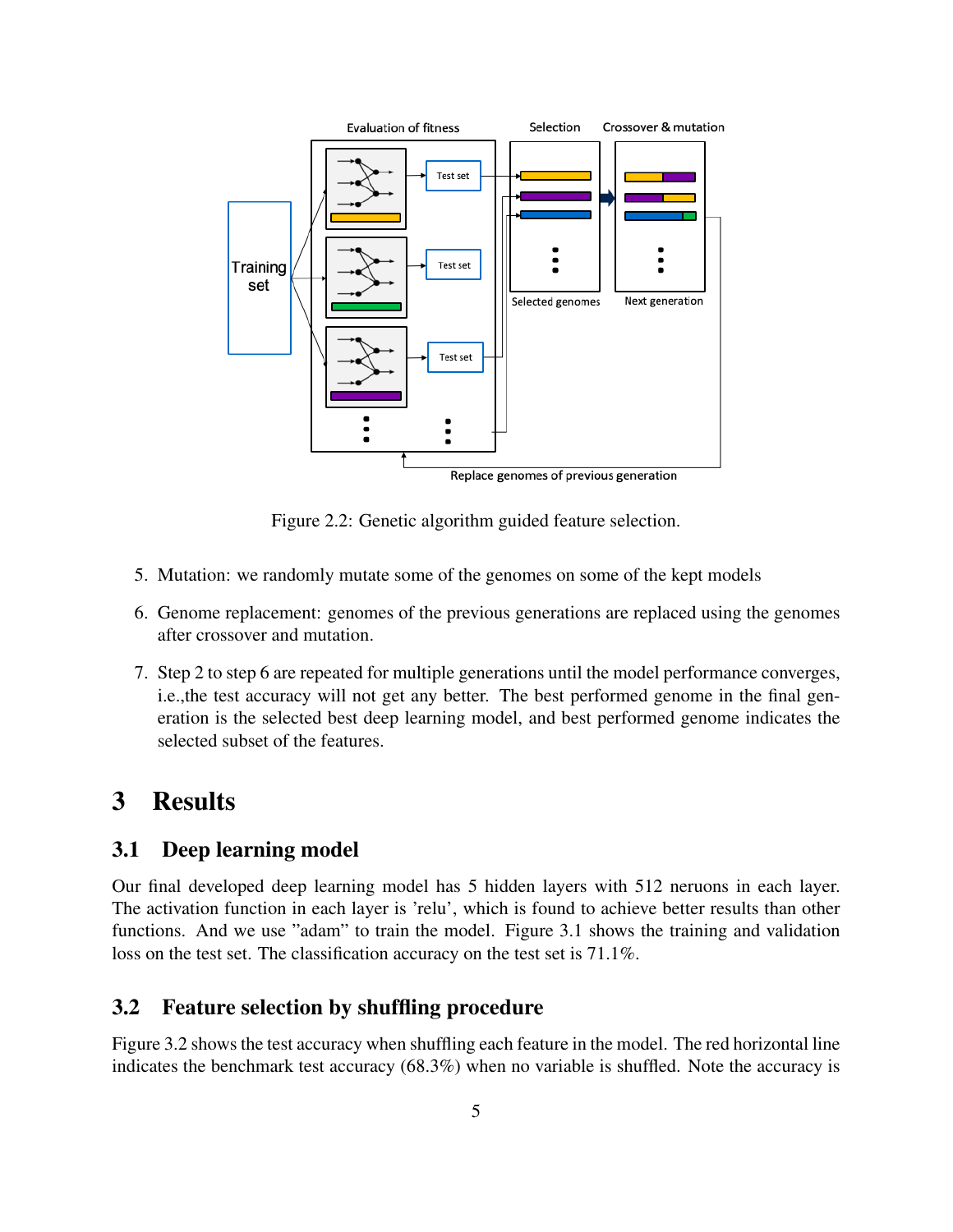

<span id="page-5-0"></span>Figure 3.1: Training and validation loss on the test set.

different from 71.1% in section 3.1. This is due to the randomness in the training process. Neural networks and genetic algorithm are both stochastic, which means they make use of randomness (e.g., random weights initialized in the deep learning model, population random generated in the genetic algorithm) and therefore each time can produce different results. Each box in figure [3.2](#page-6-0) indicates the distribution of the test accuracy of each variable being shuffled 50 times. Overall, the average test accuracy of all the variables are less than the benchmark test accuracy, which means all the variables contribute to the model to a certain degree. But some are more important than others. The most important features are the geometric information of solar zenith angle (18), view zenith angle (20), and solar azimuth angle (17), followed by channels 15 and 16 (11 and 12  $\mu$ m) which are consistent with the NDDI and RSB methods from physical retrievas. Because dust particles are non-sphere particles, so their reflectance are different from different view angles, so are the emittance.

### 3.3 Feature selection by genetic algorithm

Table [3.1](#page-7-3) shows the selected features by genetic algorithm and their performance. We test scenarios with different population size and different number of generations. The results show that, in general, when we have a larger population size and more generations, the genetic algorithm is able to find a better solution. When we have a population size as 64 and 8 generations, the best test accuracy can achieve 71.5%, which is even better than using all the features (71.1%). This proves that genetic algorithm is able to find a subset of features that can generate comparable results with all available features.

For the selected features in Table [3.1,](#page-7-3) the geometric information are important regardless of the population size and number of generations. This is consistent with the result from the shuffling pro-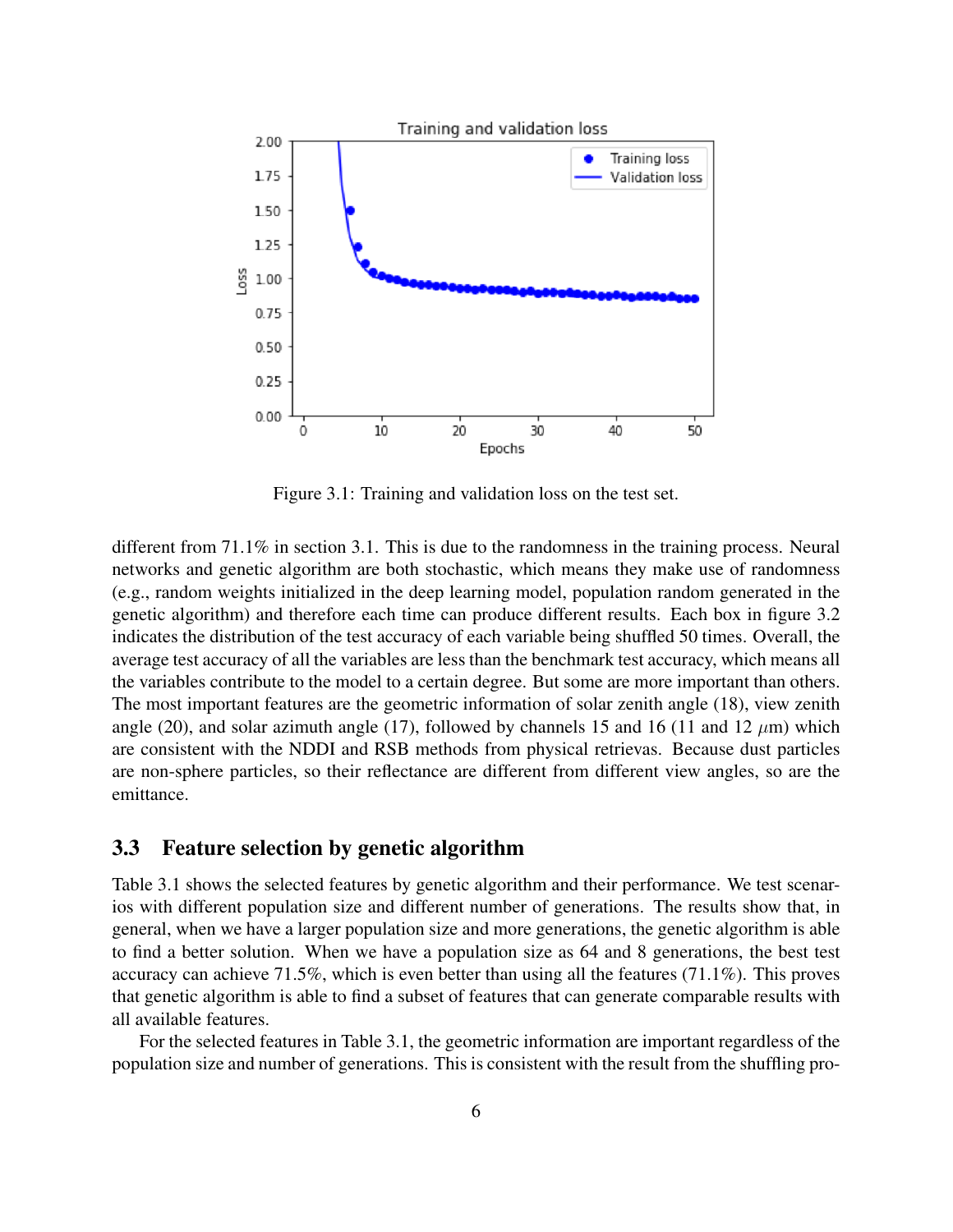

<span id="page-6-0"></span>Figure 3.2: Training and validation loss on the test set.

cedure and is physically reasonable due to the non-spherical radiative properties of dust particles. The geometric matrix, however, are not adequately characterized in the physical based classification methods. Results from 2018 CyberTraining Team 3 [\[8\]](#page-8-1) show that machine learning methods that include geometric angles have higher prediction accuracy than the physical based methods. The physical methods are not tested in this study, but the deep learning method is expected to have higher prediction accuracy.

The channels used in physical based are all selected as important features in Table [3.1,](#page-7-3) suggesting the deep learning model is capable of classifying dust and cloud in a physically feasible way.

Note that the prediction accuracy from our deep learning model is lower than what were presented in 2018 CyberTraining Team 3 report [\[8\]](#page-8-1). This is in part due to different satellite sensors in the two studies. The VIIRS, which has 16 radiometric channels, are used in this study while MODIS, which has 36 channels was used in [\[8\]](#page-8-1). Also, cloudy pixels are also classified in this study rather than only classifying dust pixels in [\[8\]](#page-8-1). Besides, due to the data size, the training and testing data sets were from the same day in [\[8\]](#page-8-1), this will likely increase the prediction accuracy because of the similar dust and atmospheric properties. In this study, the training and testing data sets are randomly chosen and are not necessarily from the same day or over a specified region. To further improve and test our deep learning model, however, a larger data set will be required.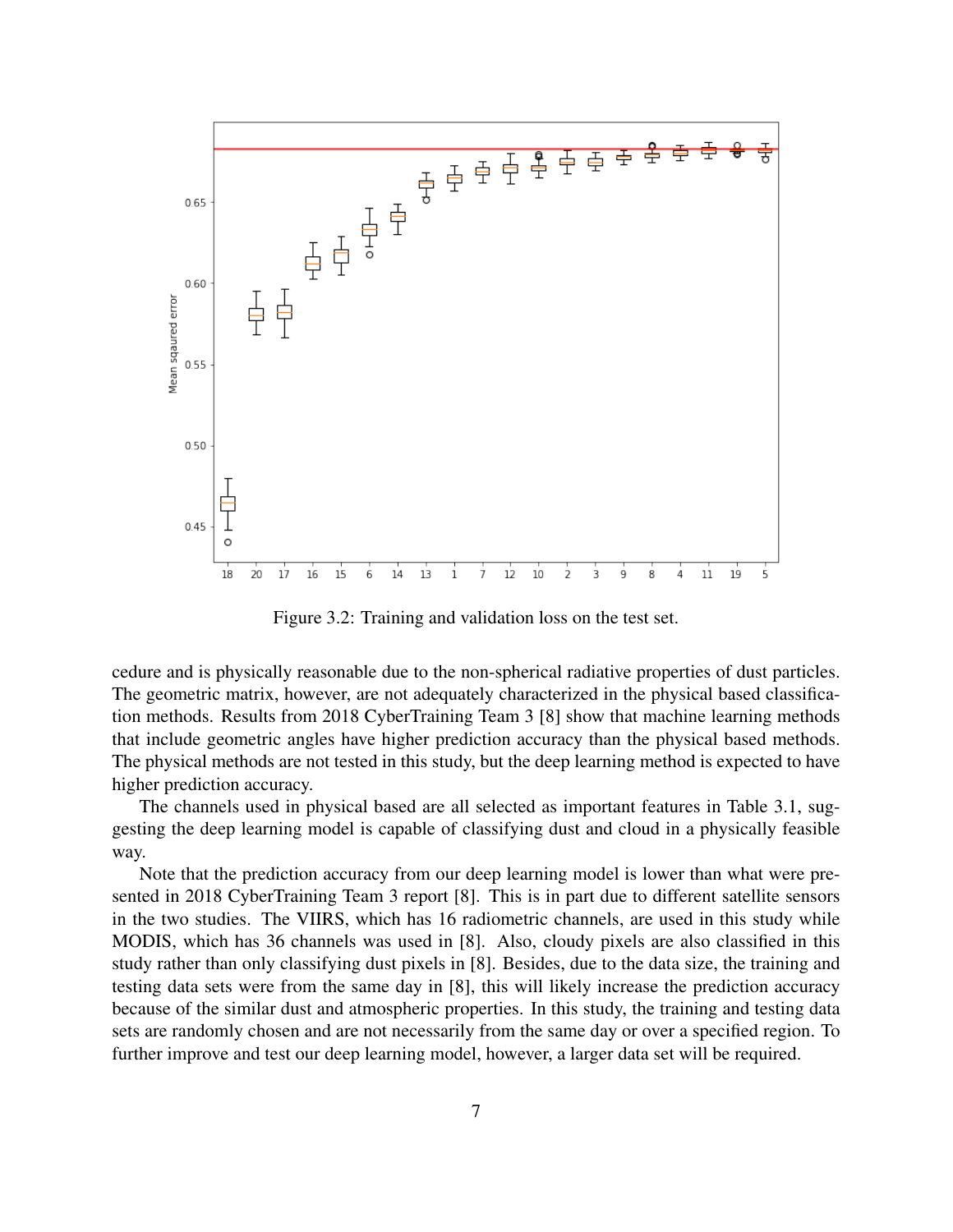|    | Population size   Number of generations | Selected features                                    | Best test accuracy |
|----|-----------------------------------------|------------------------------------------------------|--------------------|
|    |                                         | 2, 3, 6, 8, 9, 11, 12, 14, 15, 17, 18, 19            | 67.8%              |
| 16 |                                         | 2, 4, 8, 11, 13, 14, 15, 17, 18, 19, 20              | 68.1%              |
| 32 |                                         | 1, 2, 3, 4, 5, 9, 10, 12, 13, 14, 16, 17, 18, 19, 20 | 70.3%              |
| 32 |                                         | 1, 3, 6, 8, 9, 10, 11, 17, 18, 19, 20                | $70.1\%$           |
| 64 |                                         | 1, 5, 7, 9, 12, 15, 16, 17, 18, 19, 20               | 71.5%              |

<span id="page-7-3"></span>Table 3.1: Features selected by genetic algorithm

## <span id="page-7-0"></span>4 Conclusions

In this study, a deep learning model was trained and used to classify dust and cloud using VIIRS data. The deep learning model achieved a benchmark prediction accuracy of 71%. Through a careful tuning of population size and number of generations, the model is able to predict with comparable accuracy using a subset of the variables. The selected subsets consist of the channels used in the physical based classification methods. The geometric angles are always important in the subsets. A natural extension of this study is to implement the geometric angles into physical based methods. To further improve and test the deep learning model, more data points are needed. To facilitate the computation, more CPU nodes or GPU will likely needed.

Please see the codes for this project at [https://github.com/big-data-lab-umbc/](https://github.com/big-data-lab-umbc/cybertraining/tree/master/year-2-projects/team-4) [cybertraining/tree/master/year-2-projects/team-4](https://github.com/big-data-lab-umbc/cybertraining/tree/master/year-2-projects/team-4)

## Acknowledgments

This work is supported by the grant CyberTraining: DSE: Cross-Training of Researchers in Computing, Applied Mathematics and Atmospheric Sciences using Advanced Cyberinfrastructure Resources from the National Science Foundation (grant no. OAC–1730250). The hardware in the UMBC High Performance Computing Facility (HPCF) is supported by the U.S. National Science Foundation through the MRI program (grant nos. CNS–0821258, CNS–1228778, and OAC– 1726023) and the SCREMS program (grant no. DMS–0821311), with additional substantial support from the University of Maryland, Baltimore County (UMBC). See <hpcf.umbc.edu> for more information on HPCF and the projects using its resources.

## References

- <span id="page-7-2"></span>[1] PG Benardos and G-C Vosniakos. Optimizing feedforward artificial neural network architecture. *Engineering Applications of Artificial Intelligence*, 20(3):365–382, 2007.
- <span id="page-7-1"></span>[2] Trevor Hastie, Robert Tibshirani, Jerome Friedman, and James Franklin. The elements of statistical learning: data mining, inference and prediction. *The Mathematical Intelligencer*, 27(2):83–85, 2005.